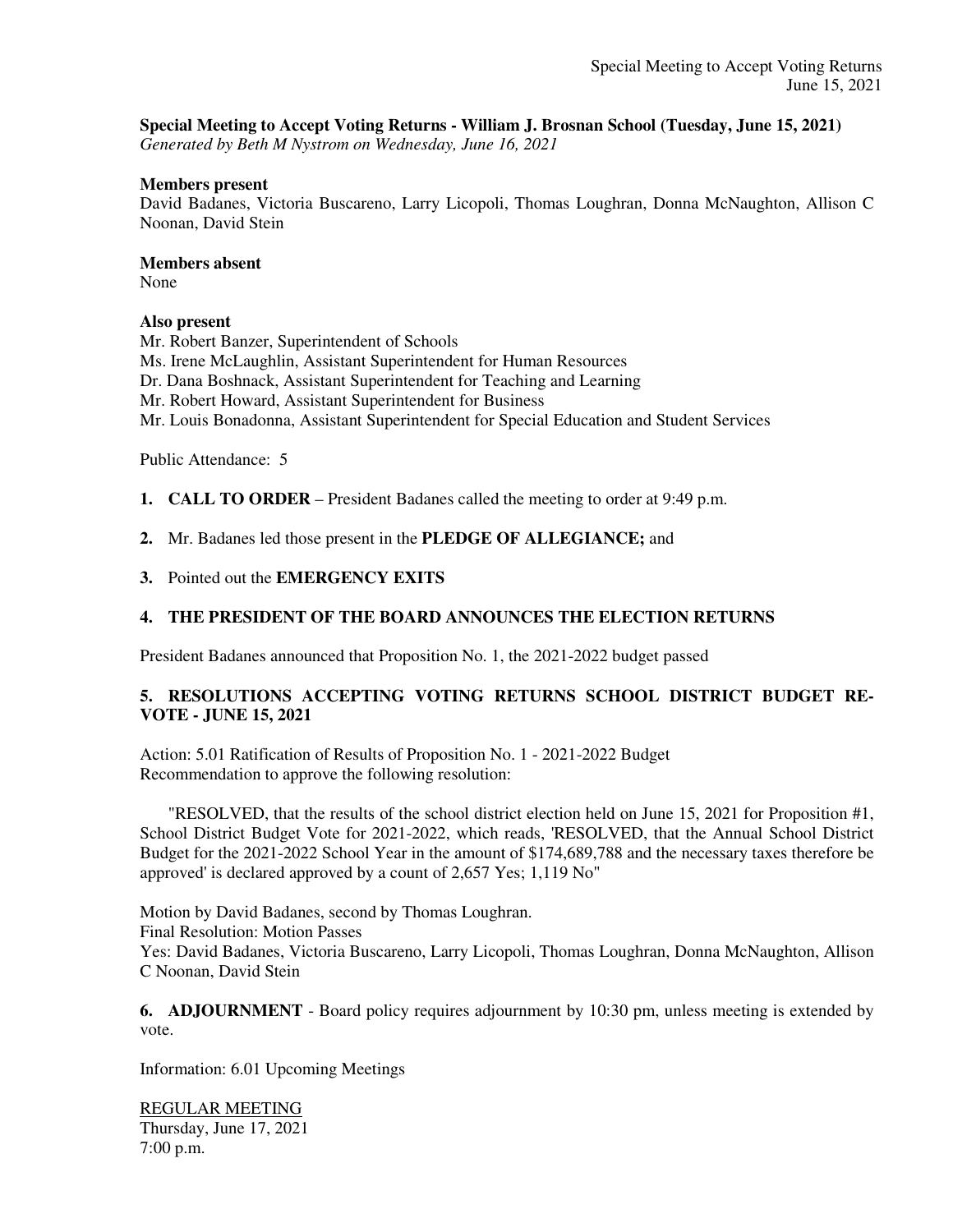Northport High School Auditorium

ANNUAL ORGANIZATION MEETING FOLLOWED BY REGULAR MEETING Thursday, July 1, 2021 7:00 p.m. William J. Brosnan School Cafeteria

Superintendent Banzer stated that the administration is preparing an advocacy letter regarding mask wearing in schools which will be presented to the Board at its next meeting.

Mr. Banzer congratulated the Varsity Baseball, Varsity Girls Lacrosse and Varsity Boys Lacrosse Teams on their playoff victories.

Trustee McNaughton asked the Board to consider changing the voting locations for next year.

Action: 6.02 Adjournment Recommendation to adjourn the meeting

Motion by David Badanes, second by David Stein. Final Resolution: Motion Passes Yes: David Badanes, Victoria Buscareno, Larry Licopoli, Thomas Loughran, Donna McNaughton, Allison C Noonan, David Stein

At 9:53 p.m., the Chair declared the meeting adjourned.

Respectfully submitted,

Beth M. Nystrom District Clerk